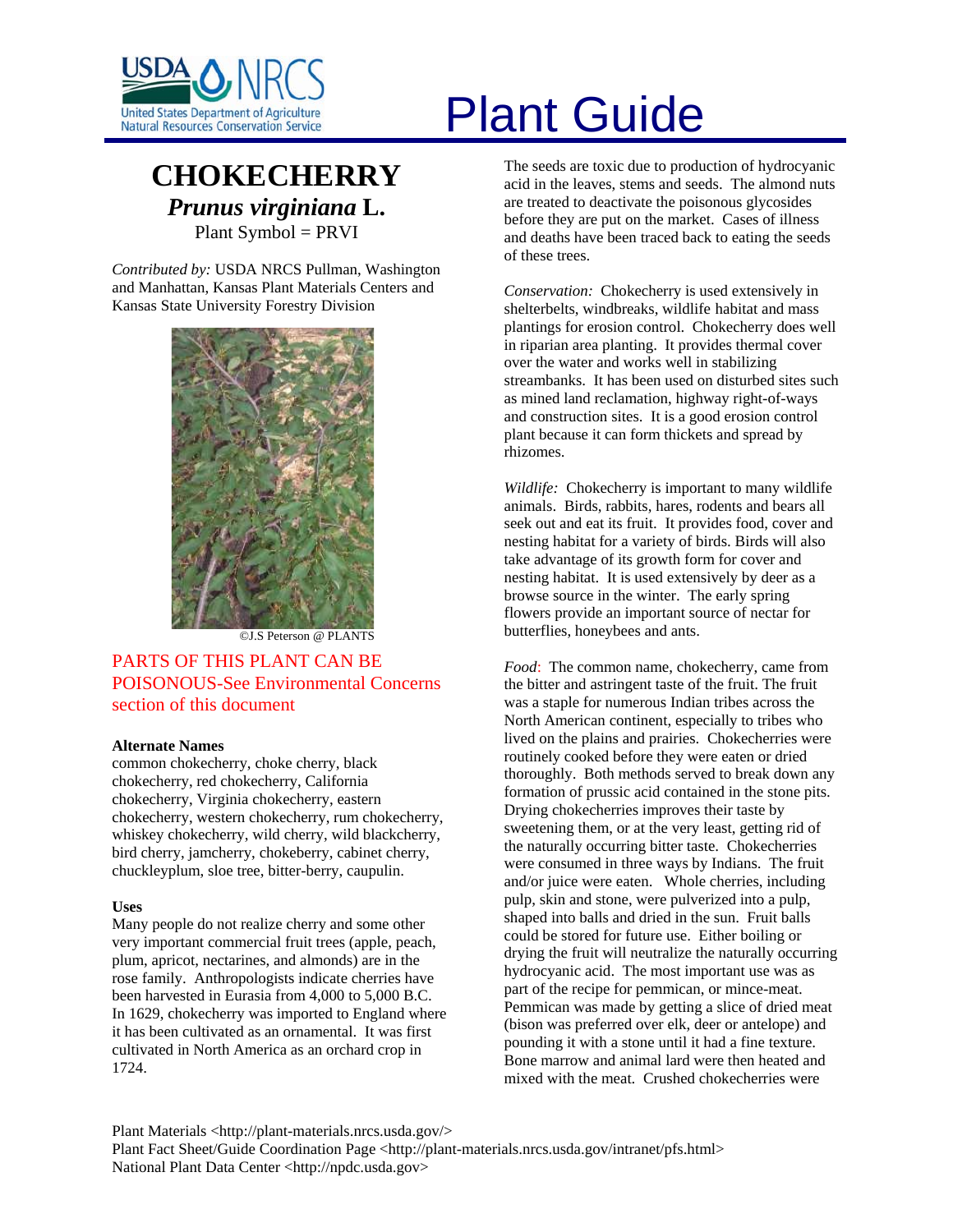then added. Pemmican would be cached as a winter food. Some form of pemmican was a mainstay for all plains tribes. Chokecherry butter was made by cooking the mature fruit, straining out the seed and skins, mixing this poultice with an equal quantity of wild plums or crabapples and adding sugar. The bark was brewed for a tea drink. Many tribes would add the fruits to soups and stews as flavoring and as a thickening agent. A green branch was speared through a meat slab while it was cooking to add spice to the taste.

Likewise, pioneers and settlers came to realize its food value. Mature fruits are still collected today and used to make jellies, jams, pie-fillings, syrups, sauces and wines.

Like many plants and animals which were vital to their survival some tribes used parts of the chokecherry plant in their rituals. A green dye was derived from the leaves, inner bark and immature fruit. A purplish-red dye was derived from the ripe fruit. The Cheyenne used the limbs to make arrow shafts and bows. The Crows used it for tipi stakes and pins. Mountain men washed their steel traps in water boiled with the bark to remove the scent. It is speculated many tribes planted seeds in places they frequented to ensure a supply of chokecherries was always available.

Chokecherry is being promoted for planting as a minor crop in the prairie provinces of Canada for juice production. Estimated fruit production potential is 15,000 pounds per acre from mature plants. There is a significant research effort in Canada for developing fruit producing cultivars.

*Landscaping:* In some parts of the U.S., chokecherry is a popular ornamental. Its quick growth, mature size, attractive white flowers in the spring and strong, sweet and almond-like aroma fragrance make it a good yard tree in urban neighborhoods. Cultivars are planted for ornamentals rather than the native species. All native chokecherry varieties have a great tendency to sucker, which can create problems in lawn care. Most cultivated varieties do not have this suckering trait while producing more attractive flowers and/or larger fruit. The fruit also attracts a diverse population of birds for a number of weeks. Chokecherries can be a component in a screen or noise barrier planting.

*Ethnobotany:* Chokecherry covered a large geographic range in North America, so a majority of tribes used it to treat a variety of health problems. It was valued especially for its astringent properties and beneficial effect upon the respiratory system.

The Arika women would drink the berry juice to stop post-partum hemorrhage.

The Blackfeet drank berry juice for diarrhea and sore throats. An infusion of the cambium layer mixed with Saskatoon serviceberry (*Amelanchier almifolia*) was taken as a general purge treatment and to lactating mothers so they could pass on the medicinal qualities to the nursing baby. They also used it in an enema solution for their children. Willow (*Salix* spp.) tea was used to counteract the laxative effect of chokecherry.

The Cherokees used chokecherry in the following ways: mixed chokecherry with hazel alder (*Alnus serrulata*), downy rattlesnake plantain (*Goodyera pubescens*), Canadian wildginger (*Asarum canadense*) and yellowroot (*Xanthorhiza simplicissima*) to make a blood tonic. An infusion made from boiled bark was given for coughs, laryngitis, chills, ague, fevers and to loosen phlegm. Warm chokecherry tea was given to women when labor pains began. The root bark is a good astringent and was mixed with water and used as a rinse for open sores and old skin ulcers. The tree bark of spicebush (*Lindera benzoin*) and flowering dogwood (*Cornus florida*) was added to corn whiskey and used to treat for measles. The fruit was boiled and eaten to treat for bloody bowels. The branches and leaves were one of six ingredients burned in sweat lodges to treat for indigestion and jaundice. The Cheyenne would gather the immature fruit, dry it in the sun, pulverize it and use it as a treatment for diarrhea.

The Paiutes made a medicinal tea from the leaves and twigs to treat colds and rheumatism.

The Sioux chewed the dried roots and then placed this poultice in open wounds to stop the bleeding. The Sioux, Crows, Gros Ventres and others made a bark tea to cure stomach aches, diarrhea and dysentery. The Crows also used the bark to cleanse sores and burns.

In the  $19<sup>th</sup>$  century medical doctors used many concoctions of chokecherry leaves and bark to treat a number of ailments. Chokecherry bark was listed in the *U.S. Pharmacopoeia* from 1820 to 1970. It is still listed as a pharmaceutical aid, a flavor agent for liquid medicines. Among the health complaints treated were debility, hectic fever, irritative dyspepsia, irritability of the nervous system, fever,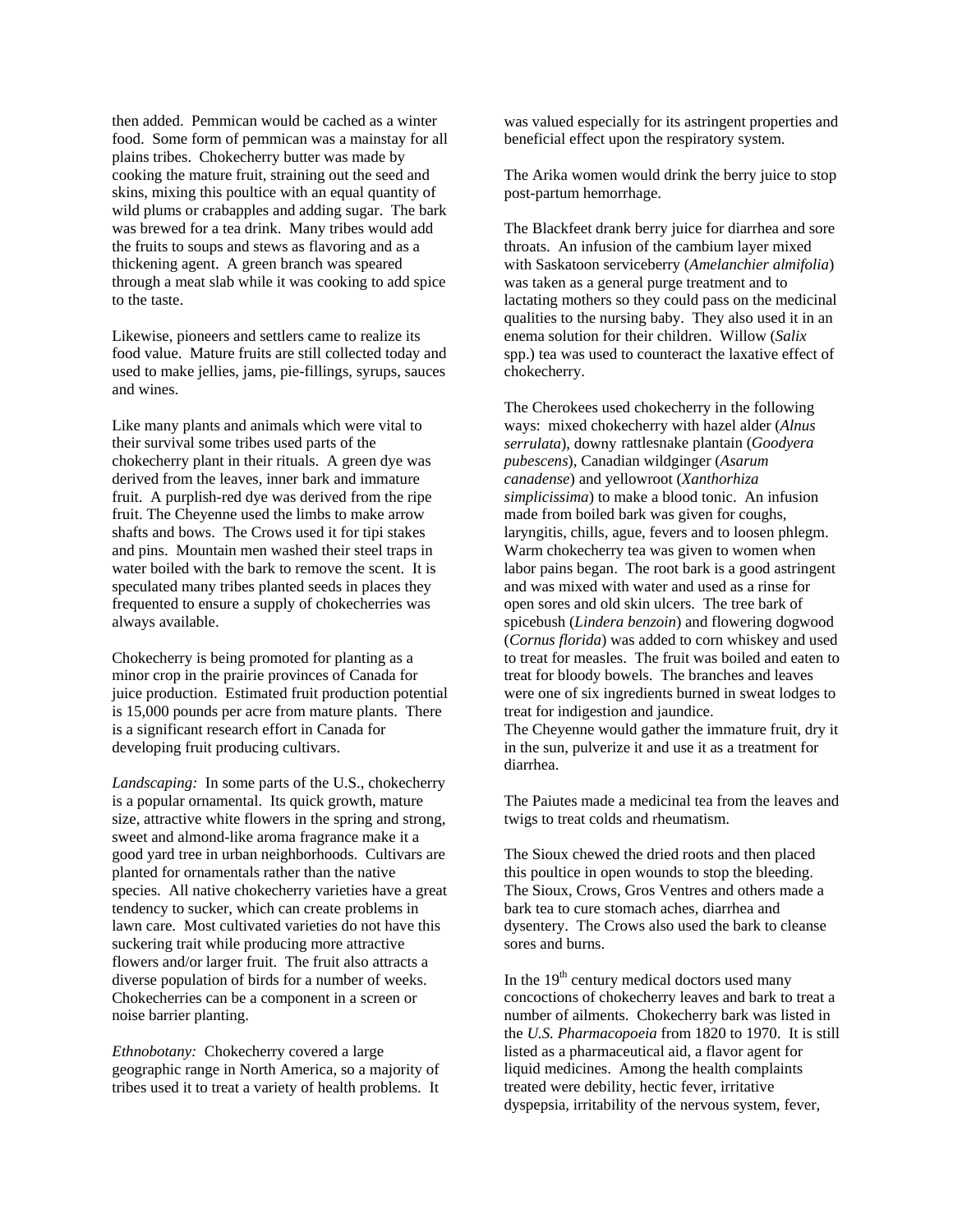pleurisy, whooping cough, tuberculosis, pneumonia, sore throats and gastrointestinal problems. It was recommended as a rinse on burns, open sores, cankers and skin ulcers. Pharmaceutical books at that time cautioned against boiling any mixture using chokecherry leaves or bark because it would drive off the medicinal properties. The bark was used as a flavoring agent in many cough syrups. In 1834, Dr. Proctor first identified the bark as containing prussic acid.

In their journals, Lewis and Clark recorded that while camped on the upper Missouri River Captain Lewis became will with abdominal cramps and fever. He made a tea from chokecherry twigs and was well the next day.

Modern medicinal research shows in small dosages hydrocyanic acid can stimulate respiration, improve digestion and gives a false sense of well-being. Some cancer research involving hydrocyanic acid is being conducted.



[Margaret Williams, Nevada Native Plant Society, @ PLANTS](http://plants.usda.gov/java/largeImage?imageID=prvi_004_ahp.tif) 

#### **Status**

Please consult the PLANTS Web site and your State Department of Natural Resources for this plant's current status (e.g. threatened or endangered species, state noxious status, and wetland indicator values).

#### **Weediness**

This plant may become weedy or invasive in some regions or habitats and may displace more desirable vegetation if not properly managed. Please consult with your local NRCS Field Office, Cooperative Extension Service office, or state natural resource or agriculture department regarding its status and use. Weed information is also available from the PLANTS Web site.

#### **Description**

*General*: Rose Family (Rosaceae). Chokecherry is a native, perennial, deciduous, woody, thicket-forming large erect shrub or small tree. It rarely reaches a height of over 30 feet. The crown is irregular and from 10 to 20 feet wide when mature. The stems are numerous and slender. Reproduction can either be by seed or root rhizomes.

Leaves are dark green and glossy above and paler beneath. They are alternate, simple, glabrous, oval to broadly elliptic in shape, 1 to 4 inches long, and 3/4 to 2 inches wide. The margins are toothed with closely-spaced sharp teeth pointing outward forming a serrated edge. They turn yellow in autumn.

The bark of young trees may vary from gray to a reddish brown. As it ages the bark turns darker, into brownish-black and becomes noticeably furrowed. The bark is distinctly marked by horizontal rows of raised air pores (lenticels). With maturation the lenticels develop into shallow grooves.

It has perfect flowers which are aromatic and arranged in cylindrical racemes 3 to 6 inches long. The racemes always grow on the current year's leafy twig growth. Individual flowers are perfect, 1/4 to 3/8 inch in diameter with 5 white petals. The flowers start appearing before the leaves are fully developed. Flowers may appear from April to July and fruits form a couple of months later.

The fruits are spherical drupes (fleshy fruit with a stone in the center), globose, 1/4 to 3/8 inch in diameter. Small ripe cherries range in color from dark red or purple to almost black. There are from 3,000 to 5,000 seeds per pound.

The roots are a network of rhizomes. Deep root systems grow at irregular intervals along the length of the rhizomes. Rhizomes can extend beyond the drip zone, up to 35 feet away from the base of the tree. Rhizomes grow up to 3/4 inch in diameter.

There are three recognized varieties of *Prunus virginiana*. The variety *demissa* is commonly called western chokecherry. It produces dark red fruit. The variety *melanocarpa* produces black fruit. The variety *virginiana* produces crimson to deep red fruit. This variety can be found in two forms, one with red and one with white fruit.

*Habitat*: Chokecherry is found in a large geographic area and it grows abundantly in many habitat types and plant associations. It may be found in thin stands, as dense thickets or individually in open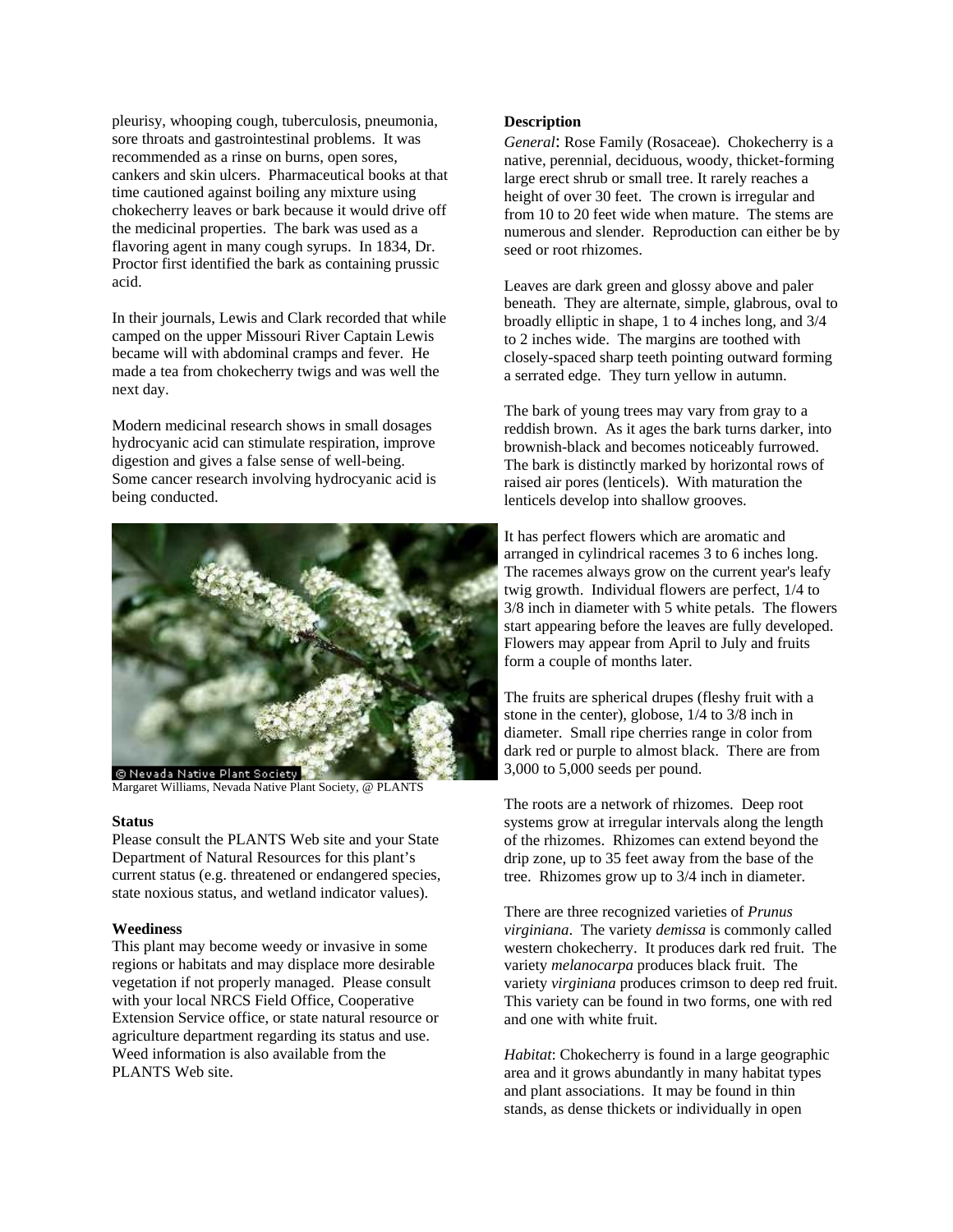forest clearings. It prefers direct sunlight and is not an understory species of boreal forests.

Chokecherry occurs naturally in a wide range of soil types and textures. Soils supporting chokecherry vary considerably, from abandoned construction sites, with almost no soil depth or fertility, to deep virgin grasslands, with deep profiles and a high level of nutrients. Soil textures range from silt to sandy loam, it does not do well on heavy clay soils. Soil pH can vary from 5.2 (mildly acid) to 8.4 (moderately alkaline) without any adverse effect upon growth. Precipitation ranges from 13 to 65 inches annually. Sites range from low to mostly midelevation, although it also occurs from 8,000 to 10,000 feet in Idaho, Nevada and Utah. It is widely adaptable to temperature extremes. It is found in USDA hardiness zones 2 to 7 naturally. If planted, chokecherry will grow into zone 10. The four major limiting factors in its habitat are that it is intolerant of shade, poor drainage, frequent flooding and soils with a large amount of clay.

Many wildlife animals eat the fruit and distribute it. Birds are by far the most common carrier of the seeds. As a consequence it grows abundantly on places where birds rest, like along roadsides, fences, hedgerows, riparian margins and forest clearings. Chokecherry is well adapted to fire disturbance. It can be top-killed by fire, but re-sprouts readily from root crowns and rhizomes. Seed germination is apparently improved with heat treatment, suggesting a further adaptation to fire.

#### **Known Distribution**

*Distribution*: Chokecherry is found in all but eight states or territories. For current distribution, please consult the Plant Profile page for this species on the PLANTS Web site.

#### **Establishment**

Nursery grown seedlings establish satisfactorily if planted free of competition in areas having 15 or more inches of annual precipitation. If seeds are planted in the spring they should be pre-chilled for 3 months, then placed about 1/2 inch deep. Saplings are not tolerant of weedy competition for 2 to 3 years after planting. Use of weed barrier mat, a strict cultivation regime, or proper herbicide treatment is necessary if a successful planting is to occur. Check with your local NRCS Field Office to determine if chokecherry is adapted to your area or soils before planting any trees.

#### **Management**

Management of chokecherry will be dependent on whether it is looked upon as a desirable or undesirable plant. On range and pastures it is often considered a potential hazard to livestock. As a consequence either mechanical and/or herbicide treatments combined with good grassland management is needed to prevent animal loss. When it is used in windbreaks, as an ornamental plant or as a wildlife resource it is beneficial. Control of weedy vegetation, and treatment for potential diseases, is necessary if it is expected to grow for an extended period of years

#### **Pests and Potential Problems**

Chokecherry is susceptible to X-disease, black knot, stem decay, shothole, Valsa canker, and honey fungus *Plowrightia stansburiana*. Common insects pests are the prairie tent caterpillar, eastern tent caterpillar and aphids. In the northeastern United States, chokecherry is a primary host of the eastern tent caterpillar. Browsing by deer on young immature trees causes considerable damage in some areas.

#### **Environmental Concerns**

The leaves, bark, stem, and stone (seed pit) of chokecherry are all toxic. It is potentially poisonous to all classes of livestock, but cattle and sheep are the ones commonly affected. The meaty flesh of the fruit is not toxic.

Hydrocyanic acid (HCN) is often called Prussic acid. HCN does not occur freely as a plant compound. It is formed only after disruption of the plant cell, either by mechanical injury or a sudden freeze. Only then do the degradative enzymes (hydroxynitrile lyases) and glycoside come into contact and mix together. HCN acid occurs in greatest amounts in the leaves. Generally, the amount of HCN in the leaves lessens as the growing season progresses. By autumn chokecherry leaves have so little glycoside, a component of HCN, they are not normally considered hazardous. Drought stress may cause the leaves to concentrate the glycoside in heavier amounts than usual. Wilted leaves are more toxic per unit weight due to dehydration, which concentrates the components, which make up HCN. HCN is so toxic at low levels because it inhibits blood cells from absorbing oxygen. One symptom of HCN poisoning is the blood turns bright red when exposed to the air and it clots abnormally slow.

Cyanogenic glycosides (prunasin, produced in the leaves and twigs, and amygdalin, produced in the stone) are the building blocks for HCN. Of the two,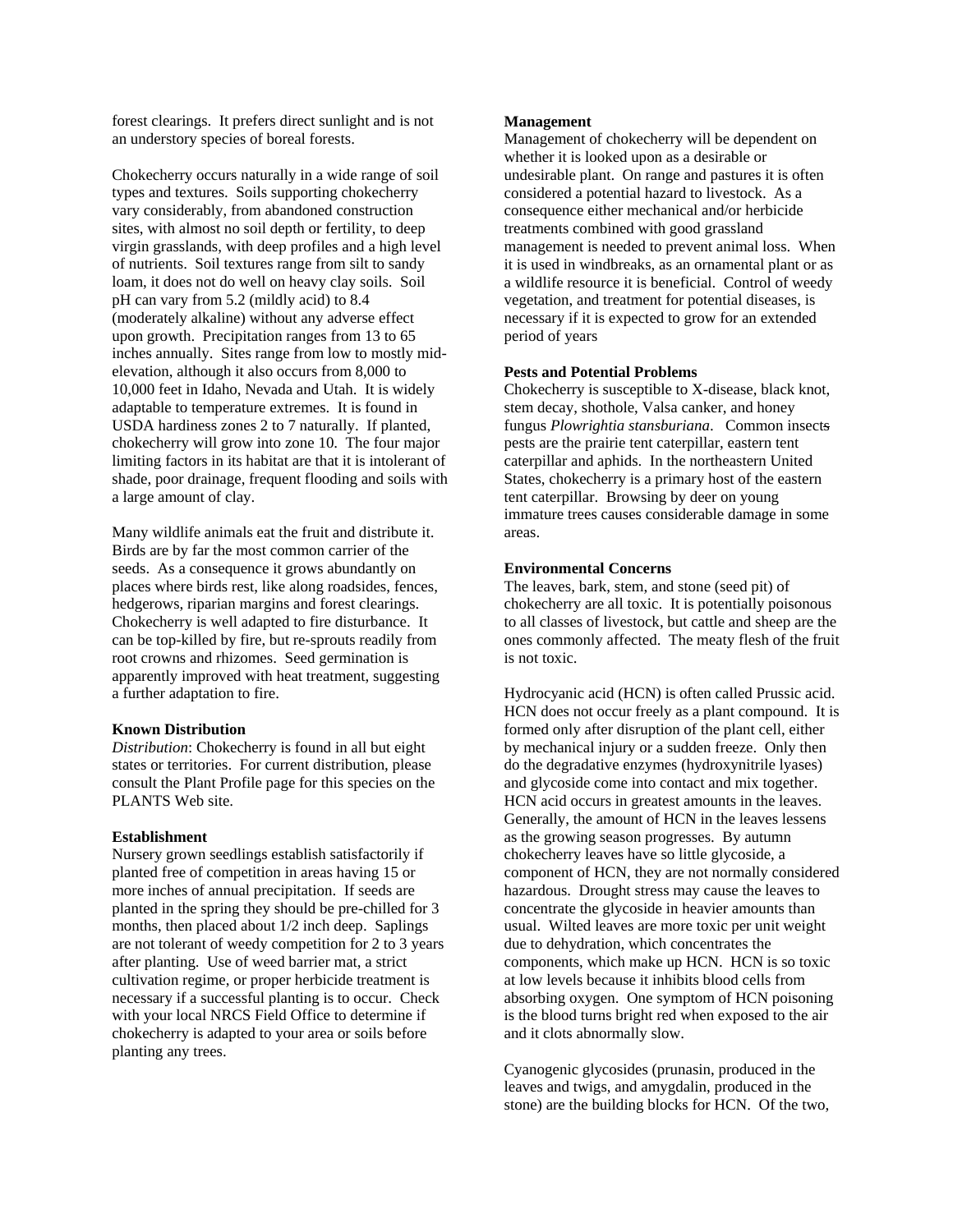prunasin is found in a much larger quantity. HCN is most commonly formed in the plant due to mechanical injury (such as browsing), a sudden change in temperature (an early and heavy frost) or in the animal during digestion. The glycosides can either be hydrolyzed by enzymes in the plants or by rumen microorganisms. The glycosides occur in vacuoles in plant tissue while the enzymes are found in the cytosol.

Ingestion of about 0.25 percent of an animal's body weight, or 50 milligrams/kilogram of body weight, is the Lethal Dose of fifty percent of animals (LD50). This means less than 4 ounces of fresh leaves can be toxic to a 100 pound animal.

Poisoning generally occurs when animals graze this amount or more in an hour or less. Formation of HCN must occur primarily within the short time between the mastication of the forage and its arrival in the stomach, for the acidic contents of the stomach slows down the reaction of the chemical process which creates the HCN. The toxic elements become even more active if the animal drinks water immediately after browsing. HCN works so quickly by the time poisoning symptoms are identified it is generally too late to treat. Injection of a combination of sodium thiosulfate and sodium nitrite in the veins or peritoneum is the recommended antidote. Oxidizing substances such as potassium permanganate or hydrogen peroxide given as a drench may help some. Any other medications promoting respiratory help and nerve stimulants may also contribute to recovery. For any treatment to be effective it must be given immediately upon symptoms of poisoning.

Removing livestock from the HCN source is the only practical way to prevent mass poisoning and numerous losses once it has been detected. Good livestock management includes keeping hungry livestock away from areas where chokecherry is abundant. Maintaining a good level of preferred forage in pastures will do a great deal in preventing HCN poisoning.

When a person eats a single apple seed or cherry pit, though not recommended, it is unlikely to cause discomfort or serious illness. However, there have been reported deaths, usually of children chewing on the stems and leaves, or swallowing the stones. Visible reactions to poisoning may include; anxiety; uneasiness; confusion; dizziness; vertigo; headache; nausea; vomiting; the lips turn blue; bloating; dilation of the eyes; muscular weakness; abnormal breathing, either very labored or very rapid; paralysis of the throat; irregular heart beat; convulsions; coma ensues and finally death. Clinically, death results from the general anoxic state created by the inhibition of cytochrome oxidase.

#### **Seeds and Plant Production**

Chokecherry can be propagated by seed, rhizome cuttings, suckers, crown division, semi-hardwood cuttings and grafting. Generally, seed crops are regular and viable. The flowers are more abundant and more fruit is produced on plants growing on open sites or in forest clearings. Natural dispersal of the seed occurs when it passes through the digestive tracts of mammals and birds. The seeds may be carried a long distance from the parent plant in this manner. If the rhizomatous roots are damaged due to a mechanical injury suckers will be produced. This is often how thickets are formed. A fire initially causes major damage to a stand of chokecherry. However, regrowth is enhanced for several years following a burn. It sprouts vigorously from surviving root crowns and suckers arise from the rhizomes. Chokecherry has seed dormancy. About half of the seed which is not stratified germinates within a couple of months. Delayed germination may occur up to 4 months. An after-ripening period in the presence of oxygen and moisture is needed for a majority of seed to germinate. Good germination can only be expected after a cool, moist stratification regime lasting 90 to 160 days at 36 to 41 degrees Fahrenheit. Sow 25 seeds per foot of drill row. Oneyear-old bareroot stock should be planted on deep, well-drained soils in sunny locations.

#### **Cultivars, Improved, and Selected Materials (and area of origin)**

Planting materials can be obtained from most commercial hardwood nurseries and seed sources. Several cultivars have been released by government agencies and private nurseries for use in landscaping and/or fruit production. The two most commonly marketed cultivars are 'Schubert', and 'Canada Red'. A lot of literature states that these two cultivars are the same one with just different names. This is not the entire truth. 'Schubert' is one of the oldest cultivars. Its parent rootstock is *Prunus virginiana melanocarpa* selected from a native stand near Valley City, North Dakota. It was released by the Oscar Will Nursery which was located in Bismarck. 'Canada Red' was created by grafting 'Schubert' on Mayday rootstock to get rid of the suckering trait. Releases from Canada include, 'Garrington', 'Goertz' and 'Robert'.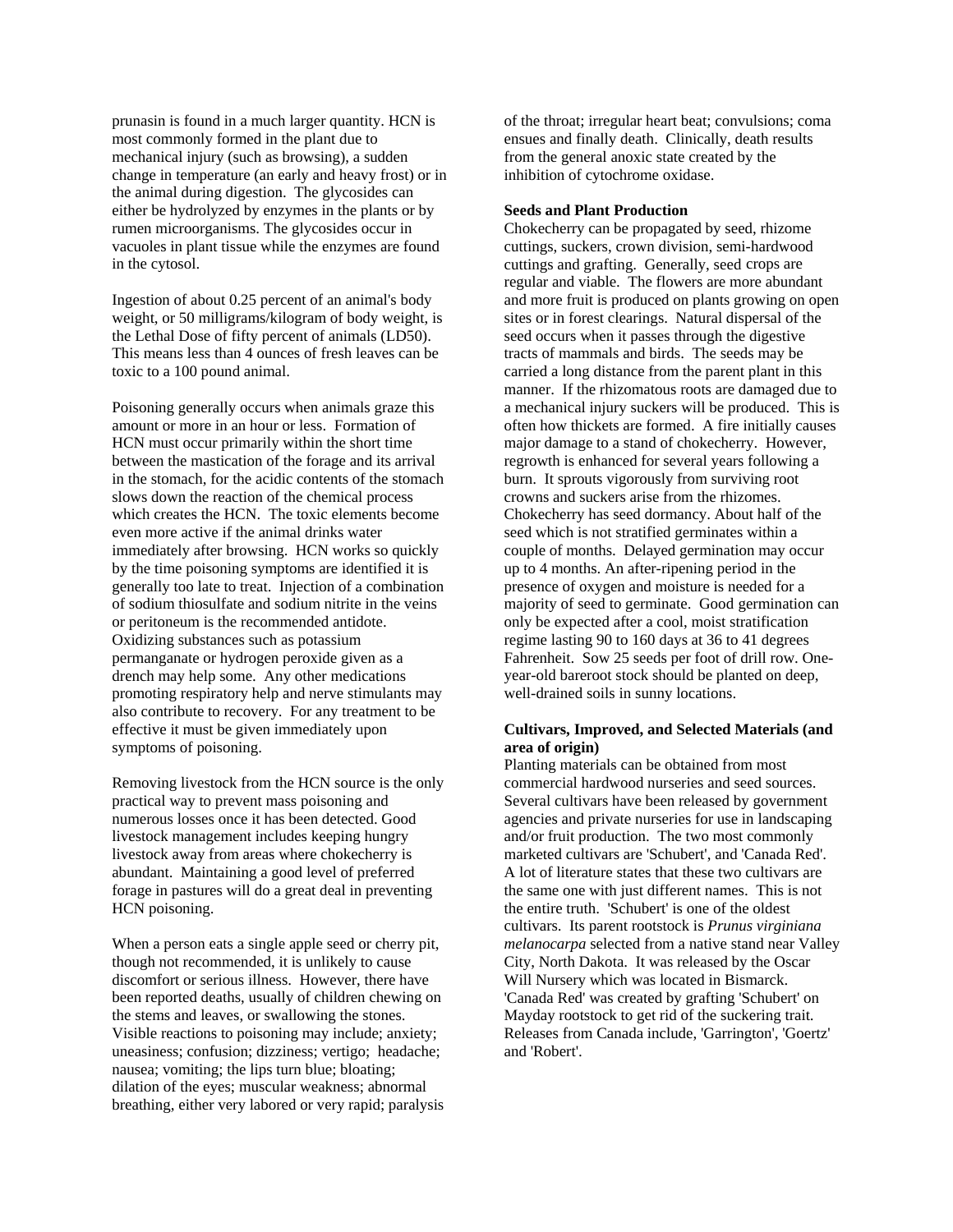#### **Control**

Please contact your local agricultural extension specialist or county weed specialist to learn what works best in your area and how to use it safely. Always read label and safety instructions for each control method. Trade names and control measures appear in this document only to provide specific information. USDA, NRCS does not guarantee or warranty the products and control methods named, and other products may be equally effective.

#### **References**

Acuna, U.M., et. al. 2002. *Antioxidant Capacities of Ten Edible North American Plants*. Phytother Research. Volume 16, Number 1, Pp 63-65. Division of Pharmacognosy, University of Uppsala, Uppsala, Sweden.

Anonymous. c.1864. *General Directions for Collecting and Drying Medicinal Substances of the Vegetable Kingdom. List and Description of Indigenous Plants, etc. their Medicinal Properties; Forms of Administration, and Doses. Prunus Virginianus.* Confederate States of America. Surgeon General's Office.

Boger, C.M. 1887. *Extractum Pruni Virginianae Fluidum*. American Journal of Pharmacy. Volume 59, Number 5.

Casserly, D. 1980. *An Apple A Day Keeps the Doctor Away (But the Seeds Can Kill You!)*. The American Legion. Volume 108, Number 3. Pp. 16- 17.

CBIF. Canadian Poisonous Plants Information System. 2003. URL: (<http://www.cbif.gc.ca/>) (accessed 16 September 2003). Canadian Biodiversity Information Facility. Canada.

Center for New Crops and Plants Products. 2003. *Stone Fruits or Drupes*. URL:

[\(http://hort.purdue.edu/newcrop/Default.html](http://hort.purdue.edu/newcrop/Default.html)) (accessed 31 July 2003). Purdue University. Center for New Crops and Plants Products. West Lafayette, Indiana USA.

Coon, E.E. 1977. *Cyanogenesis, The Production of Hydrogen Cynide, By Plants.* In: Keeler, R.F.; Van Kampen, K.R.; James, L.F. 1978. *Effects of Poisonous Plants On Livestock*. Academic Press. New York, New York USA. Pp. 301-310.

Coon, N. 1963. *An American Herbal. Using Plants For Healing*. Rodale Press. Emmaus, Pennsylvania USA. Pp. 167.

Crawford, H.S.; Kucera, C.L.; Ehrenreich, J.H. 1969. *Ozark Range and Wildlife Plants*. Agriculture Handbook Number 356. United States Department of Agriculture. Forest Service. Washington, District of Columbia USA. Pp. 204.

Densmore, F. 1928. *How Indians Use Wild Plants For Food, Medicine and Crafts*. Dover Publications, Inc. New York, New York USA. Pp. 291.

DOI, USGS, NPWRC. 2003. *Midwestern Wetland Flora*. URL:

[\(http://www.npwrc.usgs.gov/resource/othrdata/plntgu](http://www.npwrc.usgs.gov/resource/othrdata/plntguid/species.htm#contents) [id/species.htm#contents\)](http://www.npwrc.usgs.gov/resource/othrdata/plntguid/species.htm#contents) (accessed 31 July 2003). Department of Interior. United States Geologic Service. Northern Prairie Wildlife Research Center. Jamestown, North Dakota USA.

Evers, R.A.; Link, R.P. 1972. *Poisonous Plants of the Midwest and Their Effects On Livestock*. Special Bulletin 24. College of Agriculture. University of Illinois at Urbana-Champaign. Champaign, Illinois USA. Pp. 77.

Felter, H.W.; Lloyd, J.U. 1898. *Prunus Virginiana (U.S.P.)-Wild Cherry*. King's American Dispensatory. URL at:

[\(http://www.ibiblio.org/herbmed/eclectic/kings\)](http://www.ibiblio.org/herbmed/eclectic/kings) (accessed 31 July 2003). The Public's Library and Digital Archive. Chapel Hill, North Carolina USA.

Fernald, M.L. 1950. *Gray's Manual of Botany, Eigth (Centennial) Edition*. American Book Company, New York, New York USA. Pp. 879.

Folwer, M.; Craigmill, A.L.; Norman, B.B.; Michelsen, P. 1982. *Livestock-Poisoning Plants of California*. Leaflet 21268. Division of Agricultural Sciences. University of California. Davis, California USA. Pp. 7-8.

Gleason, H.A. 1952. *The New Britton and Brown Illustrated Flora of the Northeastern United States and Adjacent Canada*. New York Botanical Garden. Lancaster Press, Inc. Lancaster, Pennsylvania USA. Pp. 329.

Gough, R.E. 2002. *Growing Minor Stone Fruit in Montana*. Montana State University Extension Service. Montana State University-Bozeman. Bozeman, Montana USA.

Hamel, P.B.; Chiltoskey, M.U. 1975. *Cherokee Plants*. Pp. 28-29.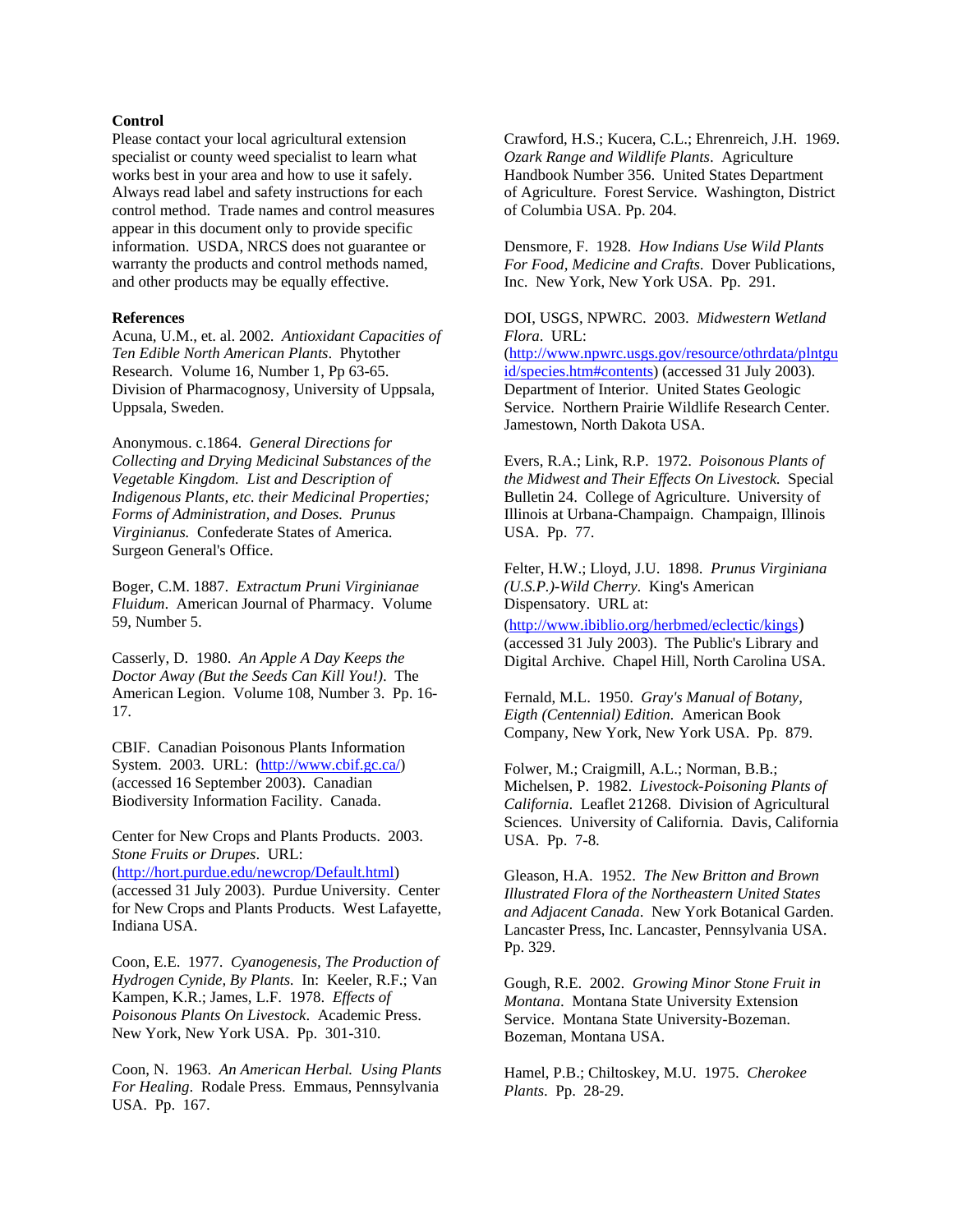Hardin, J.W. 1973. *Stock-Poisoning Plants of North Carolina*. Agricultural Experiment Station Bulletin Number 414 (revised). North Carolina State University. Raleigh, North Carolina USA. Pp. 74.

Herman, D.E.; Strange, C.M.; Quam, V.C. 1996. *North Dakota Tree Handbook*. URL: [\(http://www.ag.ndsu.nodak.edu/aginfo/trees/handboo](http://www.ag.ndsu.nodak.edu/aginfo/trees/handbook.htm) [k.htm\)](http://www.ag.ndsu.nodak.edu/aginfo/trees/handbook.htm) (accessed 16 September 2003). United States Department of Agriculture. Natural Resources Conservation Service. North Dakota State University Extension Service. Western Area Power Administration. North Dakota State University. North Dakota Tree Information Center. Fargo, North Dakota USA. Pp. III-14.

Hitchock, C.L.; Cronquist, A. 1964. *Vascular Plants of the Pacific Northwest. Part 3: Saxifragaceae to Ericaceae*. University of Washington Press, Seattle, Washington USA. Pp. 614.

HortiPlex Plant Database. 2003. *Prunus virginiana*. URL: [\(http://hortiplex.gardenweb.com/plants\)](http://hortiplex.gardenweb.com/plants) (accessed 31 July 2003). Virtual Mirror. Garden Web. HortiPlex. Florence, Maryland USA.

Hutchens, A.R. 1991. *Indian Herbalogy of North America*. Shambhala Press. Boston, Massachusetts USA. Pp. 84-86.

Iezzoni, A.; Schmidt, H.; Blbertini, A. 1991. *Cherries (Prunus)*. URL: [\(http://www.actahort.org/books/290/290\\_4.htm\)](http://www.actahort.org/books/290/290_4.htm) Acta Hort. (ISHS) 290:111-176.

Iowa State University. 2003. *Prunus virginiana (Choke cherry)*. URL: [\(http://project.bio.Iastate.edu/trees/campustrees/ISU\\_](http://project.bio.iastate.edu/trees/campustrees/ISU_trees.html) [trees.html\)](http://project.bio.iastate.edu/trees/campustrees/ISU_trees.html) (accessed 31 July 2003). Iowa State University. Ames, Iowa USA.

Iverson, L.R.; Ketzner, D.; Karnes, J. 2003. *Illinois Plant Information Network Database*. URL: [\(http://fs.fed.us/ne/delaware/ilpin.html](http://fs.fed.us/ne/delaware/ilpin.html)) (accessed 31 July 2003). Illinois Natural History Survey and USDA Forest Service. Delaware, Ohio USA.

Johnson, F.L., Hoagland, B.W. 1999. *Catalog of the Woody Plants of Oklahoma*. URL: [\(http://www.biosurvey.ou.edu/shrub/cover.htm](http://www.biosurvey.ou.edu/shrub/cover.htm)) (accessed 16 September 2003). Oklahoma Natural Heritage Inventory. Oklahoma Biological Survey. Norman, Oklahoma USA.

Johnson, K.A. 2000. *Prunus virginiana*. URL: [\(http://www.na.fs.fed.us/spfo/search.htm\)](http://www.na.fs.fed.us/spfo/search.htm) (accessed 31 July 2003). United States Department of Agriculture. Forest Service. State and Private Forestry, Northeastern Area Office, Saint Paul Field Office, Saint Paul, Minnesota USA.

Johnson, K.A. 2000. *Prunus virginiana. In*: USDA, Forest Service Fire Effects Information System Database. URL: [\(http://www.fs.fed.us/database/feis\)](http://www.fs.fed.us/database/feis) (accessed 22 January 2003). Rocky Mountatin Research Station, Fire Sciences Laboratory. Missoula, Montana USA.

Kindscher. K. 1992. *Medicinal Wild Plants of the Prairie. An Ethnobotanical Guide*. University Press of Kansas. University of Kansas. Lawrence, Kansas USA. Pp. 169-174.

Kindscher, K. 1987. *Edible Wild Plants of the Prairie. An Ethnobotanical Guide*. University Press of Kansas. University of Kansas. Lawrence, Kansas USA. Pp. 4-5, and 30-31, and 176-182.

Lambert, S.M. January, 1989. *Streamside Revegetation*. Plant Materials Technical Note 12 (Revised). USDA, Natural Resources Conservation Service. Spokane, Washington USA.

Leininger, W.C.; Taylor, J.E.; Wambolt, C.L. 1977. *Poisonous Range Plants in Montana*. Cooperative Extension Service Bulletin 348. Montana State University. Bozeman, Montana USA. Pp. 44.

Kingsbury, J.M. 1964. *Poisonous Plants of the United States and Canada*. Prentice-Hall, Inc. Englewood Cliffs, New Jersey USA. Pp 626.

Knight, A.R. *Guide to Poisonous Plants*. URL: [\(http://www.colostate.edu/poisonous\\_plants/index.cf](http://www.colostate.edu/poisonous_plants/index.cfm) [m\)](http://www.colostate.edu/poisonous_plants/index.cfm) (accessed 16 September 2003). Colorado State University. College of Veterinary Medicine and Biomedical Sciences. Fort Collins, Colorado USA.

Little, E.L. Jr. 1953. *Check List of Native and Naturalized Trees of the United States (Including Alaska)*. 1953. United States Department of Agriculture. Forest Service. Washington, District of Columbia USA. Pp. 303-304.

Manitoba Agriculture and Food. *Chokecherry Production in Manitoba, History and Uses*. URL: [\(http://www.gov.mb.ca/agriculture/crops/fruit/bla01s](http://www.gov.mb.ca/agriculture/crops/fruit/bla01s) 00.html) (accessed 18 February 2003).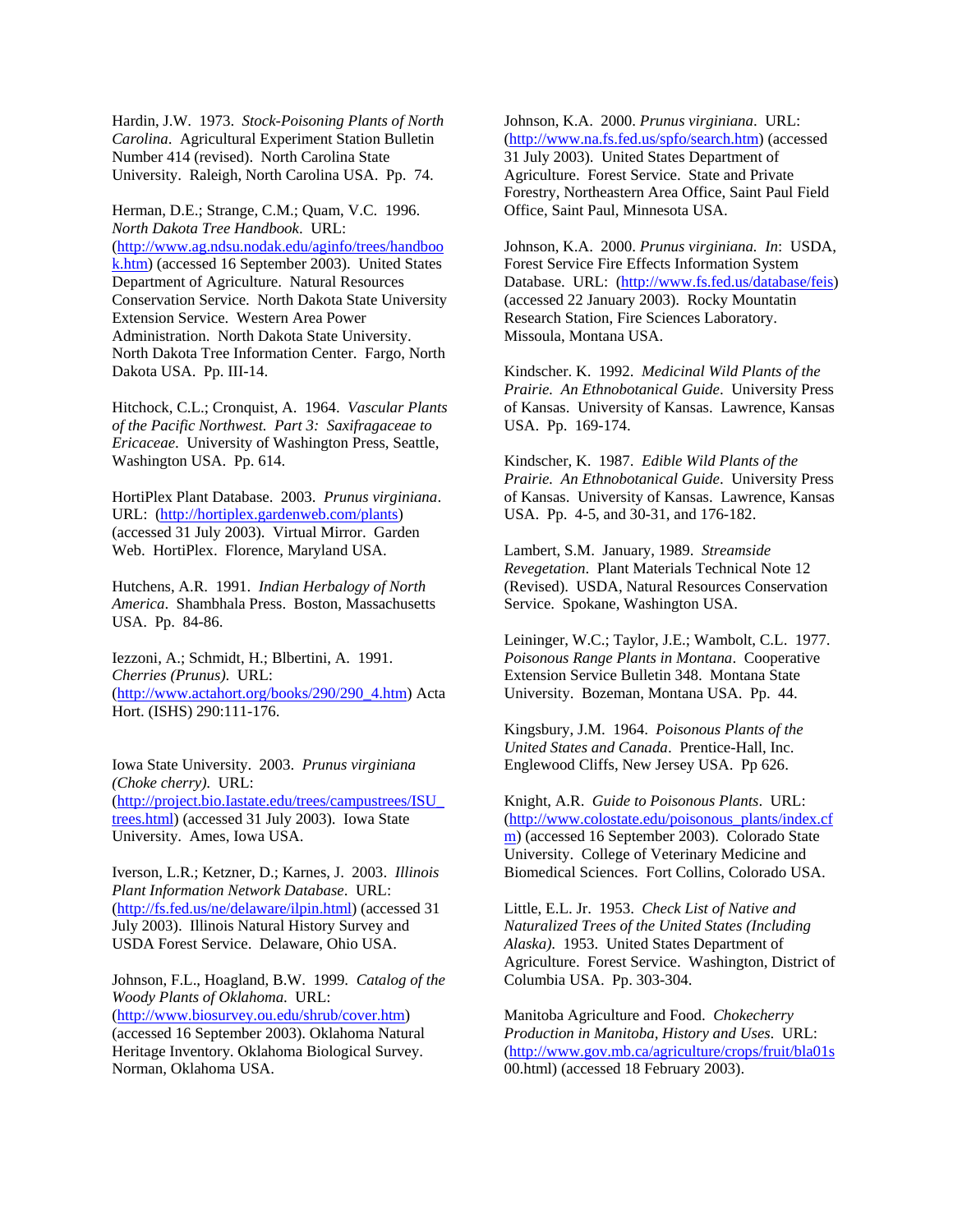McGregor, R.L.; Barkley, T.M., et. al. 1977. *Atlas of the Flora of the Great Plains*. Iowa State University Press, Ames, Iowa USA. Pp. 148.

McGregor, R.L.; Barkley, T.M.; Brooks, R.E.; Schofield, E.K., et. al. 1986. *Flora of the Great Plains*. University Press of Kansas, Lawrence, Kansas USA. Pp. 395-396.

Missouri Botanical Garden. URL: [\(http://www.mobot.org/gardening/plantfinder](http://www.mobot.org/gardening/plantfinder)) (accessed 31 July 2003). Saint Louis, Missouri USA.

Nova Scotia Museum. 2003. *The Rose Family*. URL at: ([http://museum.gov/ns.ca/poison/roses.htm\)](http://museum.gov/ns.ca/poison/roses.htm) (accessed 31 July 2003). Nova Scotia Museum. The Family of Provincial Museums. Nova Scotia Canada.

Ohio Agricultural Research and Development Center. 2003. *Ohio Perennial and Biennial Weed Guide*. URL: [\(http://www.oardc.ohio-state.edu/weedguide](http://www.oardc.ohio-state.edu/weedguide)) (accessed 31 July 2003). Ohio Agricultural Research and Development Center. Wooster, Ohio 44691 USA.

Plants For A Future. 2003. URL: [\(http://www.ibiblio.org/](http://www.ibiblio.org/)) (accessed 31 July 2003). Blagdon Cross, EX215DF, United Kingdom.

Pruski, K.W.; Lewis, T.; Astatkie, T.; Jowak, J. 2000. *Micropropagation of Chokecherry and Pincherry Cultivars*. Plant Cell Tissue and Organ Culture. 63(2) 93:100.

Radford, A.E.; Ahles, H.E.; Bell, C.R. 1964. *Manual of the Vascular Flora of the Carolinas*. The University of North Carolian Press, Chapel Hill, North Carolina USA. Pp. 568-569.

Rehder, A. 1940. *Manual of Cultivated Trees and Shrubs Hardy in North America*. Dioscorides Press. Portland, Oregon USA. Pp. 275-281.

Schmutz, E.M.; Freeman, B.N.; Reed, R.E. 1968. *Livestock-Poisoning Plants of Arizona*. The University of Arizona Press. University of Arizona. Tucson, Arizona USA. Pp. 9-10.

Sykes, C. Undated. *Chokecherry Fact Sheet*. URL: [\(http://www.usak.ca/agriculture/plantsci/range/index.](http://www.usak.ca/agriculture/plantsci/range/index.html) [html](http://www.usak.ca/agriculture/plantsci/range/index.html)) (accessed 31 July 2003). University of Saskatchewa. Department of Plant Sciences. Saskatoon, Saskatchewa Canada.

Stephens, H.A. 1980. *Poisonous Plants of the Central United States*. University Press of Kansas. Lawrence, Kansas USA. Pp. 43-45 and 151.

Stephens, H.A. 1969. *Trees, Shrubs, and Woody Vines in Kansas*. University Press of Kansas. Lawrence, Kansas USA. Pp. 138-139.

University of Michigan-Dearborn. 2003. *Native American Ethnobotany*. URL: [\(http://herb.umd.unich.edu/herb/search.pl](http://herb.umd.unich.edu/herb/search.pl)) (accessed 28 July 2003). In: University of Michigan-Dearborn. Dearborn, Michigan USA.

University of Minnesota. 2003. *The Right Tree Handbook. Canada Red Chokecherry*. URL: [\(http://www.mnpower.com/treebook\)](http://www.mnpower.com/treebook)) (accessed 22 September 2003).

University of Pennsylvania. 2003. *Poisonous Plants*. URL: [\(http://cal.nbc.upenn.edu/poison](http://cal.nbc.upenn.edu/poison)) (accessed 31 July 2003). University of Pennsylvania School of Veterinary Medicine. Philadelphia, Pennsylvania USA.

USDA, ARS, NGRL. 2003. *Dr. Duke's Phytochemical and Ethnobotanical Databases*. URL: [\(http://www.ars-grin.gov/cgi](http://www.ars-grin.gov/cgi-bin/duke/ethnobot.pl)[bin/duke/ethnobot.pl](http://www.ars-grin.gov/cgi-bin/duke/ethnobot.pl)) (accessed 16 September 2003). United States Department of Agriculture. Agriculture Research Service. National Genetic Research Laboratory. Beltsville, Maryland USA.

USDA, ARS, NGRP, GRIN. 2003. URL: [\(http://www.ars-grin.gov/\)](http://www.ars-grin.gov/) (accessed 16 September 2003). United States Department of Agriculture. Agriculture Research Service. National Genetics Resources Program. Germplasm Resources Information Network. Database Management Unit. Plant Sciences Institute. Beltsville, Maryland USA.

USDA, ARS, PPRL. 2003. *Chokecherry*. URL: [\(http://www.pprl.usu.edu/Poisonous\\_Plants.htm](http://www.pprl.usu.edu/Poisonous_Plants.htm)) (accessed 18 February and 16 September 2003). United States Department of Agriculture. Agriculture Research Service. Poisonous Plant Research Laboratory. Logan, Utah USA.

USDA, FS. 1985. *Handbook on Seeds of Browse-Shrubs and Forbs*. Technical Publication R8-TP8. United States Department of Agriculture. Forest Service, Southern Region, Atlanta, Georgia USA. Pp. 163-164.

USDA, ITIS. 2003. URL: ([http://itis.usda.gov/\)](http://itis.usda.gov/) (accessed 16 September 2003). United States